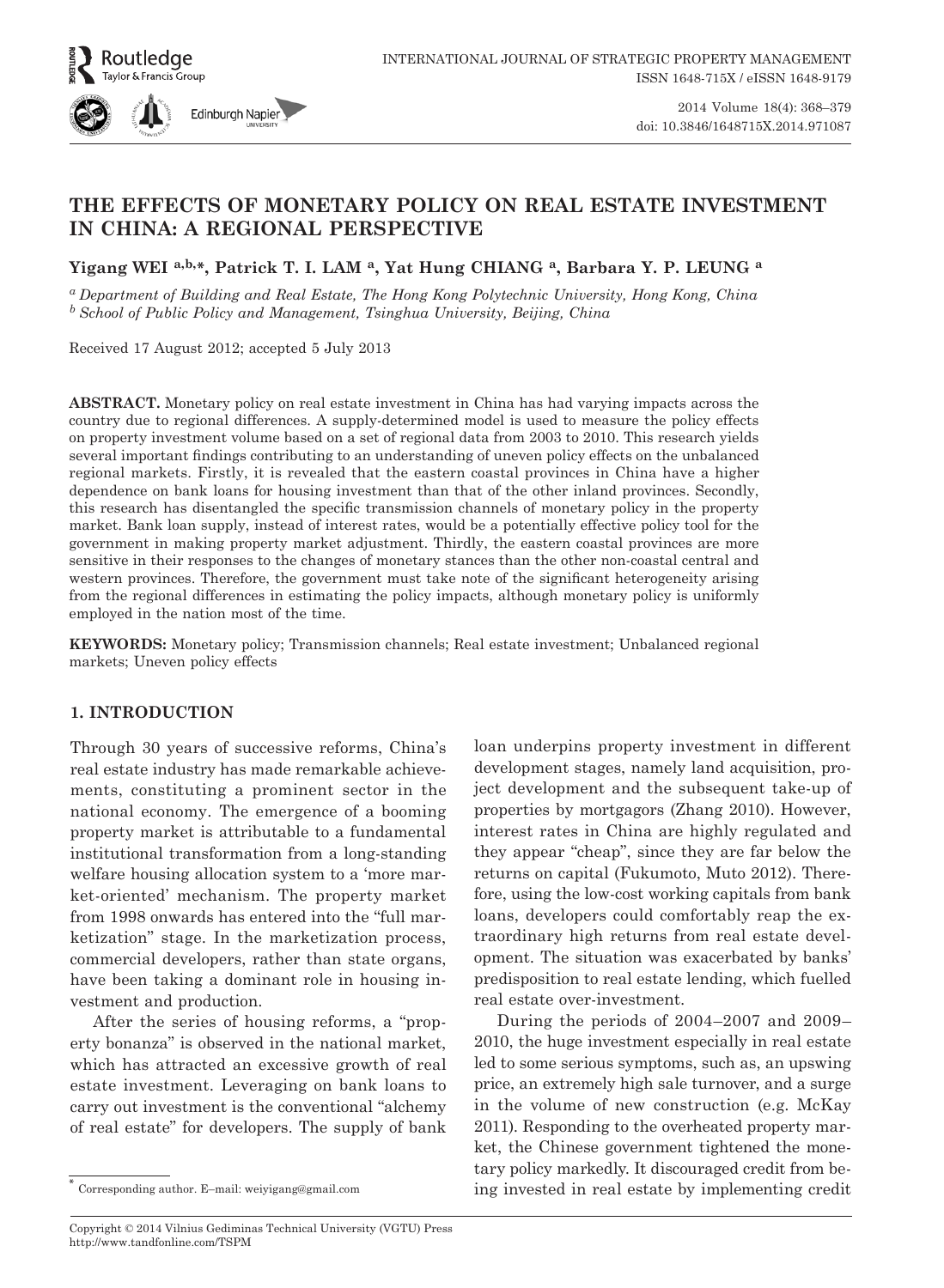rationing. Credit rationing generally refers to the circumstance when there is an overwhelming credit demand relative to non-price restricted supply at the current loan rates. Tightening of credit conditions was effected through macro-monetary policy and specific lending regulations on the real estate industry. The chronology of detailed regulations pertaining to increasingly stringent lending criteria for development loans is shown in Figure 1 and the exact titles of those regulations are tabulated in Appendix 1.

Against this background, this research investigates the impacts of monetary policy on real estate investment in China. The focus is to demonstrate the uneven effects brought about by China's monetary policy on the real estate markets of the coastal eastern regions and the inland regions. Three hypotheses are examined in turn during the research process, as follows:

Firstly, given the different rates of development in a vast country such as China, one may naturally ask if there is any regional difference in terms of developers' reliance on bank credit. The finding will be instrumental in understanding the regional sensitivity to policy shocks in the market. From this perspective, the first hypothesis is postulated for testing as follows:

*Hypothesis One:* Developers in the eastern coastal provinces are less dependent on bank credit to underpin their investment activities than their counterparts in the inland central and western provinces.

The premises of this hypothesis is that, since most of the developed real estate markets are situated in the affluent coastal eastern regions where the financial market is better developed and hence access to various types of non-bank financing is easier, developers should be less dependent on bank credit.

The second issue of this study stems from Blinder (1987: 327), who posed the question of "how and why does monetary policy affect real economic activity?" As for the real estate sector, there are uncertainties about the transmission channels of monetary policy due to a scarcity of literature on this issue to-date. This research seeks to analyze the impacts of monetary policy on developers, and disentangle the mixed perceptions on the cost-ofcapital effect and the credit supply effect. To carry out this analysis, another hypothesis is postulated for testing:

*Hypothesis Two:* The monetary policy exerting its effects on real estate is transmitted through both "the credit channel" and "the interest rate

channel". The monetary policies and their impacts will be expounded.

Following on the last two hypotheses, this research continues to find out the regional difference in the developers' response to the macro-monetary policies applied nation-wide. The third hypothesis is postulated as below:

*Hypothesis Three:* The magnitudes of development activities in the eastern coastal region of China are responding less significantly to monetary policies than those in the inland central and western regions.

Following this introduction, Section 2 provides a retrospective review of the monetary policy in China. Section 3 is a discussion of the causes and conditions of regional differences of the real estate market. Section 4 expounds on the theory of transmission channel of monetary policy. Sections 5 and 6 present the methods and the research findings respectively. Section 7 is a summary of the study, together with the conclusions and areas for the future policy research.

#### **2. TIGHTENED MACRO-POLICY**

China' real estate market is widely recognized as a bank loan dependent industry. Commercial banks in China are primarily state-owned and state-held (Xu, Chen 2012). Therefore, the real estate market is highly subjective to the centralized monetary policy (Xu, Chen 2012). With a widely held belief that the real estate market is liquidity-driven, the state government implemented tight monetary measures with the aim to cool down the overheated market (Yiu, Xu 2012). Tight credit periods refer to episodes of "relatively high interest rates as well as periods of reduced availability of loans due to stricter non-price credit rationing" (Owens, Schreft 1995: 63). Hence, both investment and consumption are discouraged. The macroeconomic ramifications of "tight credit" are depicted as the shaded periods in Figure 1. The required reserve ratios and the central bank benchmarked lending rates are used as proxies of the stance of monetary policy (Ashcraft 2006). Both these two variables move in tandem. The shaded areas (Sept 2003 to Nov 2008; Dec 2009 to present) represent the "policy windows", indicating that the monetary authorities implemented tight monetary policies. A careful review on the historical movement of reserve ratios and lending rates gives a clear picture that China's monetary policy has gone through persistently "tight episodes", despite the relatively short period of reversal of "easy credit" in 2009 (Fig. 1).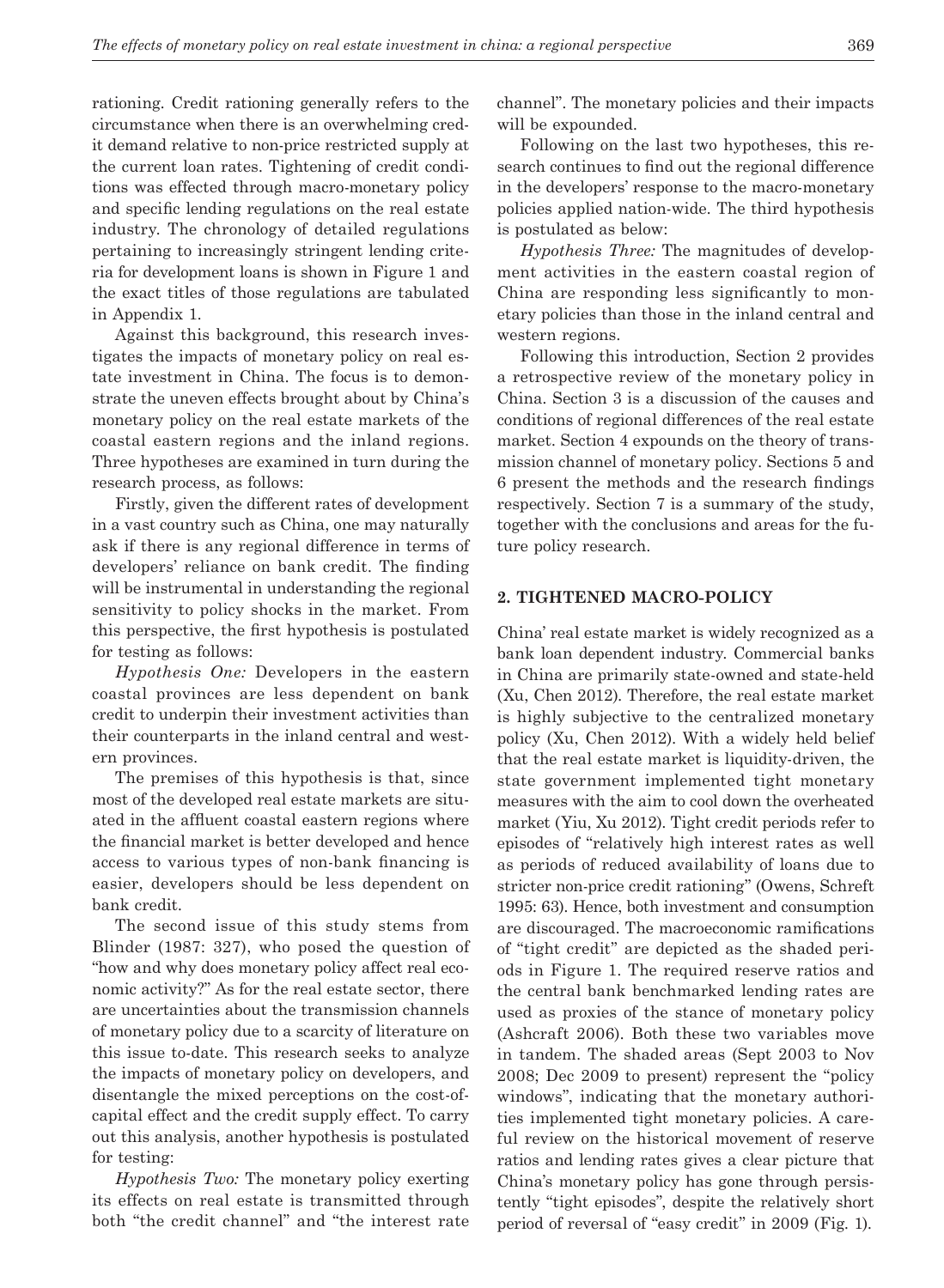

Fig. 1. Monetary policy and real estate lending control in China (see Appendix 1 for policy codes) *Source*: National Bureau of Statistics of China (2011)

In the tight periods, the People's Bank of China (PBOC), which is the national central bank, adjusted the required reserve ratio upward in 20 occasions from 6% in November 1999 to 17.5% in June 2008, and continually tightened the reserve requirement rate 10 times sequentially from 15% to a record high of 21% in June 2011. Besides the financial measures, the state government tends to administratively intervene the property market by releasing ad hoc comments to the market, the so-called "window guidance". The "window guidance", including the specific directives and policies for monetary control targeting at the real estate industry of China, is marked up in Figure 1, and the detailed contents are presented in Appendix 1. The "window guidance" measures restricted developers' eligibility to borrow from banks and stipulated stringent monitoring requirements on the use of credit. For example, the minimum equity to investment ratio for developers was increased to 30%. According to the guidelines, bank loans for land acquisition should not exceed 70% of the land value; the period for loan repayment should not be longer than two years; and the loans extended for construction cash flow purposes should not be diverted to real estate development. New regulations against credit allocation to property developers were emphatically promulgated. For example, state banks were prohibited from providing overseas real estate developers with initial funds (or downpayment) for land purchases. Banks were ordered to withdraw overdue loans and to sharply curtail future loans for luxury housing, hotels, and office blocks.

However, these "harsh" monetary measures did not halt the overheated market. Housing prices kept surging despite the rise of interest rates and tightening of property credit. Compared with the modest increase of CPI which grew by only 11.69% from 1997 to 2007, housing prices experienced a 52.57% upswing on a national level and over 100% in most developed cities (Xu, Chen 2012). Against this background, it is important to investigate the effects of monetary policy on the regional real estate market and expound its transmission mechanisms as well.

#### **3. REGIONAL DIFFERENCES**

From the literature, it can be seen that there is a large regional difference of the real estate market in China which may lead to substantial variations in housing policy implementation (e.g. Yiu, Xu 2012). China is conventionally defined as having three economic regions, namely the Eastern region, the Central Region, and the Western region. Prioritization of economic development is the principal driving factor behind the regional differences. Since the opening-up reform in late 1970s, China has been following an export-oriented strategy for economic development (Wang 2010). The ports of the eastern coastal regions have the natural advantages to promote the export economy. With abolition of the former goal of common equality, the central government decided to accord the coastal eastern regions with higher priorities for development (Ma 2002). For example, in April 1987, China initiated the experimental reforms in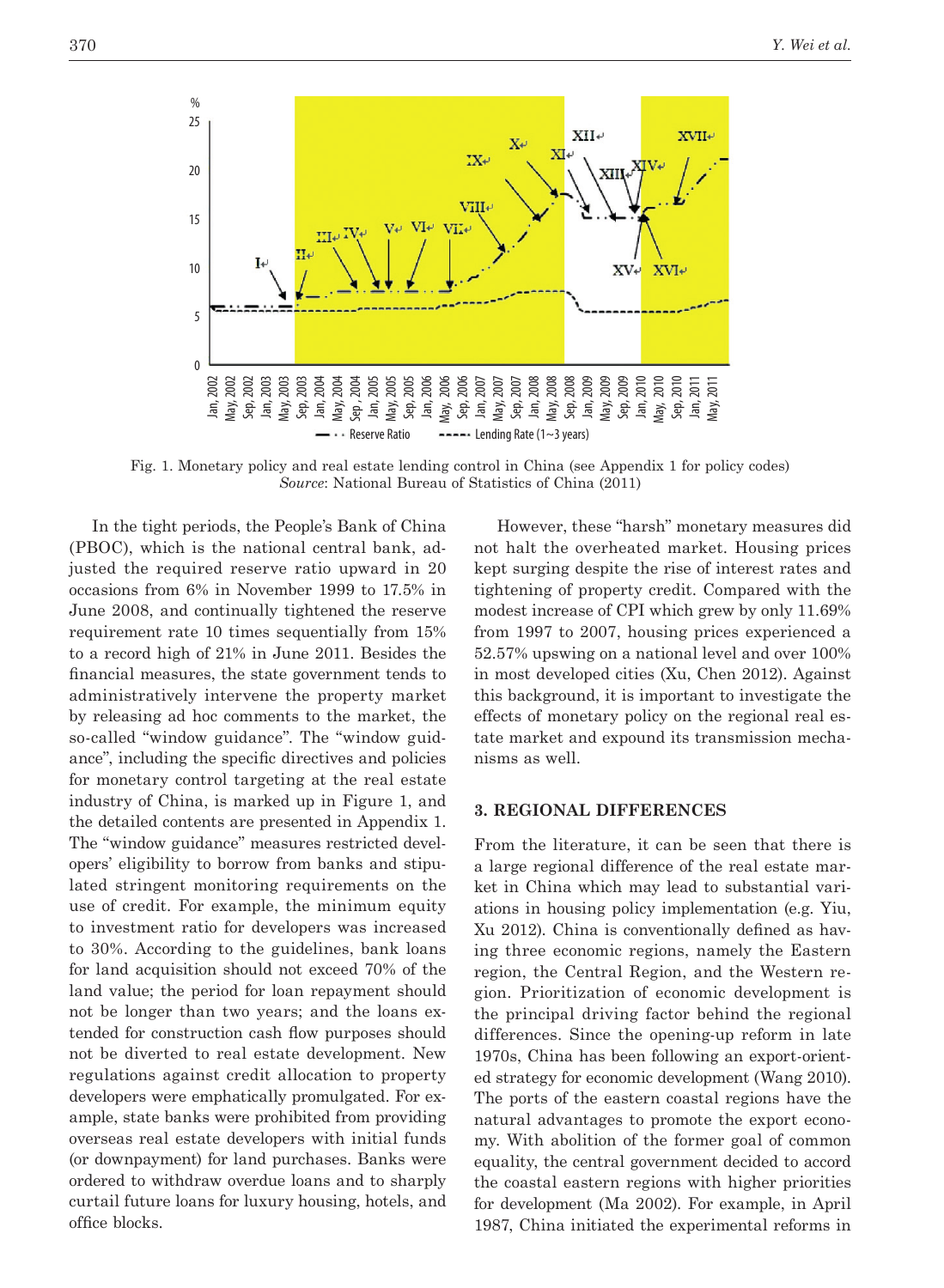transferability and conveyance of land use rights for four coastal eastern cities: Shanghai, Guangzhou, Shenzhen and Tianjin (Tse *et al.* 1999). As a consequence, the declared goal of "supporting some regions to become rich first" has led to significantly uneven paces of development (Ma 2002). Nowadays the three most important economic zones, "Beijing-Tianjin-Tangshan Economic Circle", "The Yangtze River Delta Economic Circle", and "The Pearl River Delta Economic Circle" are clustered in the coastal eastern regions. Just these three circles, making up 20.6% of the total population and 1.1% of the nation's land area, contribute to 85% of the entire foreign investment and 75% of import-export volume (Liu, Meng 2009). In contrast, the inland central and western cities are at the bottom of "the development ladder". It was until the 2000s that the central authority released a series of stimulatory measures to promote coordinated economic developments between the coastal eastern and other less developed provinces. However, the development levels across regions are showing rising disparity instead of a narrowing gap. For instance, the GDP of the eastern region, which housed 27.1% of the nation's total population, accounted for 54.7% of the national GDP in 2002. This was in sharp contrast with that of the western region, which housed 22.88% of people but only contributed to 14.4% of the nation's GDP in the same year (National Bureau of Statistics of China 2003).

Owing to the unbalanced regional economy, remarkable regional variations in urbanization level and the pace of urban housing development continue to exist (Ma 2002; Yu 2011), together with a high regional income inequality, which jointly constitute the different fundamentals of real estate markets across regions. According to *"Notices by the People's Bank of China on further improvements on real estate credits business management"* implemented in 2003, China stipulated that the property credit issued by each district's commercial banks can only be invested in that specific region. This regulation prohibited the cross-regional shifts and uses of credit since 2003, which increased the disparities of loan provisions in the regional markets. These regional variations may create different responses relative to the monetary policy.

Apparently, these remarkably different market fundmentals can lead to the heterogeneous monetary policy effects across regional levels. A neglect of the syndrome of regional differences among regions might result in a misleading conclusion (Yiu, Xu 2012). However, moneteray policy research regarding China's real estate mainly treats the national market as a whole (Wang, Han 2009; Huang, Wang 2010). There is still a paucity of China's real estate studies adopting a regional perspetive to sufficently evaluate monetary policy influence. As such, a knowledge gap exists in China, in that a regional dimension is needed for a robust and complete study of the monetary policy effects on China's real estate market, which this paper fills.

#### **4. TRANSMISSION CHANNEL OF MONETARY POLICY**

There are two theories regarding monetary policy transmission channels. They differ fundamentally over the different modus through which the effects of monetary policy occur and are transmitted. For the financing factors, Lindbeck (1998) claimed that both interest rate and credit availability are the centrally important factors which borrowers simultaneously take into consideration when they decide on their lending. Yet, the often-heard-of phrase of "cost and availability of credit" in the literature, which "strengthens the impression that cost and availability have separable and independent effects on the decisions to consume or invest" (Meltzer 1974: 763). In terms of the relative importance of the two monetary policy instruments, scholars hold different views.

Some scholars support the role of interest rate as a policy instrument itself. Lindbeck (1998) argued that given the limited supply side of the credit market and the special financial structure of some firms, the interest rate effects may accentuate. Caballero (1999) claimed that investment in general showed extreme sensitivity to the cost of capital. Taking a tight monetary policy as an example, for both developers and homebuyers, a rising lending rate indicates higher costs of borrowing, and thus erodes their willingness for investment and spending, which in a feedback manner discourages borrowing demands. Meanwhile, some research suggests that credit availability is crucial to the real estate market (e.g. Meltzer 1974; PwC 2013). A constrictive policy may drain the bank reserve, weaken bank's lending capabilities and incentives, and thus lessen loan volume. The reduced amounts of loans available to developers and homebuyers would ultimately depress investment and consumption in the housing market. This research attempts to identify the relative importance of the interest rate channel and the credit channel through an analysis of empirical evidence in mainland China.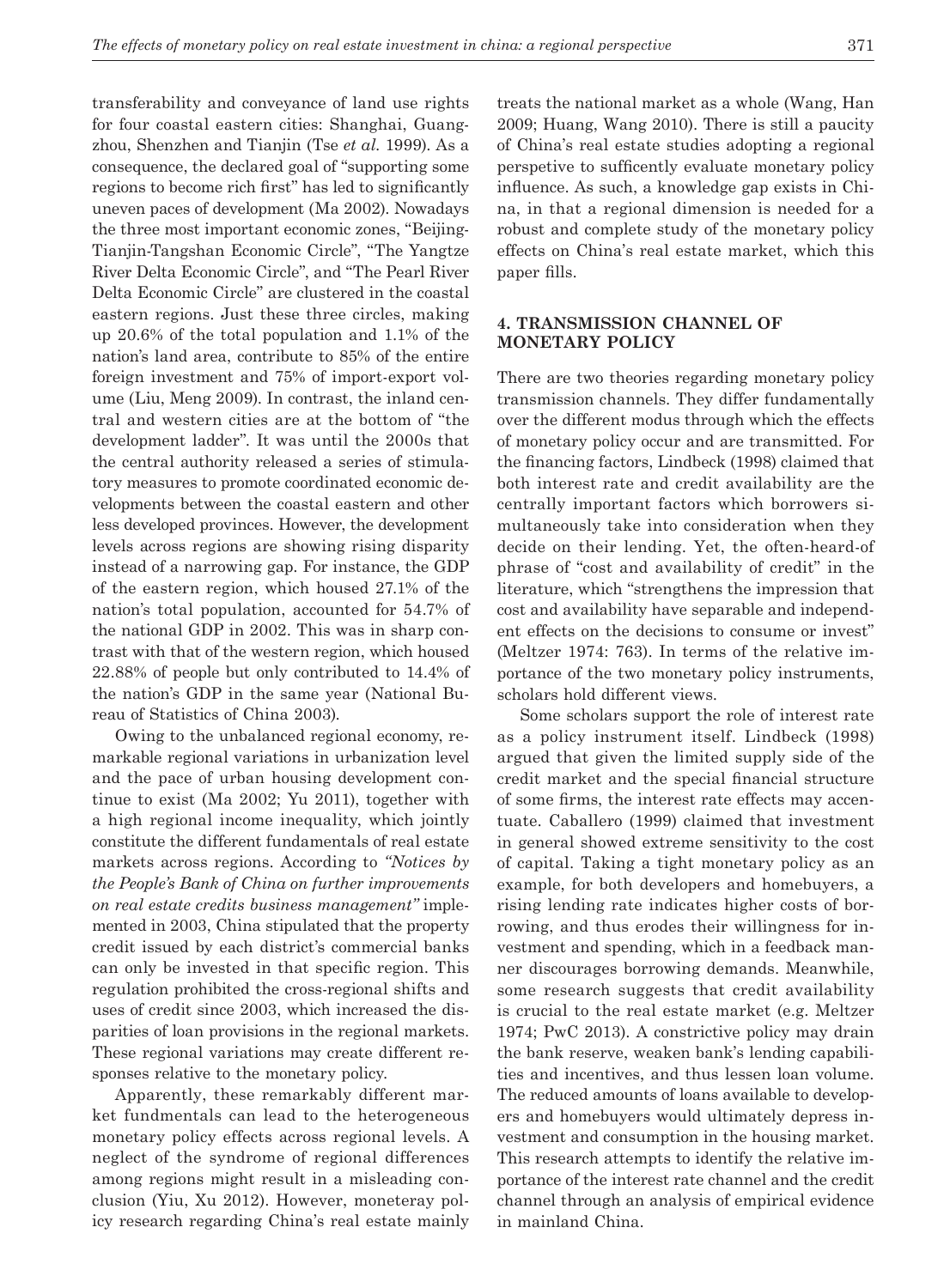#### **5. METHODOLOGY**

With an aim to explore the developers' financing composition, i.e. the Hypothesis One, as to whether developers in the eastern provinces are less dependent on bank credit to underpin their investment activities than their counterparts in the central and western provinces, the standard scores (z) and Mann-Whitney test were used to investigate the regional differences. The calculation procedure of the standard score (z) is as follows:

The standard score is

$$
z=\frac{x-\mu}{\sigma},
$$

where:  $x$  is a raw score to be standardized, the raw score is derived by dividing the bank loan amount by the total investment;  $\mu$  is the mean score of the population; *σ* is the standard deviation of the population mean score.

Mann-Whitney test uses a non-parametric statistic to compare two independent groups of sampled data. To test Hypotheses Two and Three, the fixed effect models based on China's provincial panel data were then used to study developers' sensitivity to the monetary policy during the period from 2003 to 2010. The estimation equations are based on the theme of housing supply model (e.g. DiPasquale 1999).

| 372 | Y. Wei et al. |
|-----|---------------|
|     |               |

To determine the equation variables, it is important to understand the decision-making process of developers in the provision of housing supply. Based on an extensive literature review, housing supply is defined in this paper as a linear function of new property prices, long-term lending interest rate, land areas, construction cost, and credit availability. Apart from these supply-side factors, the estimation models also take into consideration the variables of "floor space waiting for sale" (FSWS) and "floor space sold" (FSSD). The cost of holding unsold housing on the market is an important factor affecting developers' decisions on housing investment (Poterba 1984). However, data on average house selling time is not available in China. Due to the data restriction, FSWS is used as a proxy to reflect this holding cost. FSSD was selected as a barometer to indicate the effective housing demands in the market, which directly affects developers' incentives of housing production. Variables chosen to represent each determinant in the investment decisions are shown in Table 1. The purpose is to use panel estimation model to investigate the policy shock of loan supply and lending rate variations on housing development. Three empirical models with different rotations of variables are developed as Eq.  $(1)$ , Eq.  $(2)$ , and Eq.  $(3)$ . In these models, the effects of interest rate and bank credits were evaluated with different model

|  |  | Table 1. Variable definitions |
|--|--|-------------------------------|
|--|--|-------------------------------|

| Variable                                                                               | Definition                                                                                       | Abbreviation | Expected coefficient |
|----------------------------------------------------------------------------------------|--------------------------------------------------------------------------------------------------|--------------|----------------------|
| Dependent variable                                                                     |                                                                                                  |              |                      |
| Actual completed investment by enterprises<br>in real estate development (RMB Million) | Measuring the policy responses by<br>developers                                                  | <b>INV</b>   |                      |
| Independent variable                                                                   |                                                                                                  |              |                      |
| Domestic loan (RMB Million)                                                            | Measuring the bank loans available                                                               | LOAN         | Positive             |
| Property selling price (RMB/Sq.m.)                                                     | Measuring the new property prices                                                                | <b>PSP</b>   | Positive             |
| Real lending rate (one to three years) <sup>1</sup> $(\%)$                             | Measuring the cost of borrowing                                                                  | <b>RLR</b>   | Negative             |
| "Dummy 1" for tight episodes"<br>"Dummy 0" for easy episode in 2009"                   | Measuring the effects of policy<br>stances                                                       | Dummy        | Negative             |
| Land area to be developed <sup>2</sup> (Sq.m.)                                         | Measuring the availability of land                                                               | <b>LATD</b>  | Positive             |
| Cost of construction $(RMB/Sq.m.)$                                                     | Measuring the cost shifters                                                                      | $_{\rm CBC}$ | Negative             |
| Floor space waiting for sale (Thousand<br>Sq.m.                                        | Measuring the vacancy of housing<br>spaces and costs of holding property<br>assets in the market | <b>FSWS</b>  | Negative             |
| Floor space sold (Thousand Sq.m.)                                                      | Measuring developers' expectations<br>of market demand                                           | <b>FSSD</b>  | Positive             |

<sup>1</sup> According to the length of borrowing, the People's Bank of China PBOC classifies three loan categories: short-term loans (less than one year), medium-term (between one and five years), and long-term loans (more than five years). Zhang (2010) argues that as the period for a typical real estate project lasts for 3 years, it supports the use of  $1~3$  year lending rate as the variables in the estimation model.

<sup>2</sup> The variable of "Land area to be developed" refers to the land banks of developers which have received land use right and are waiting for development.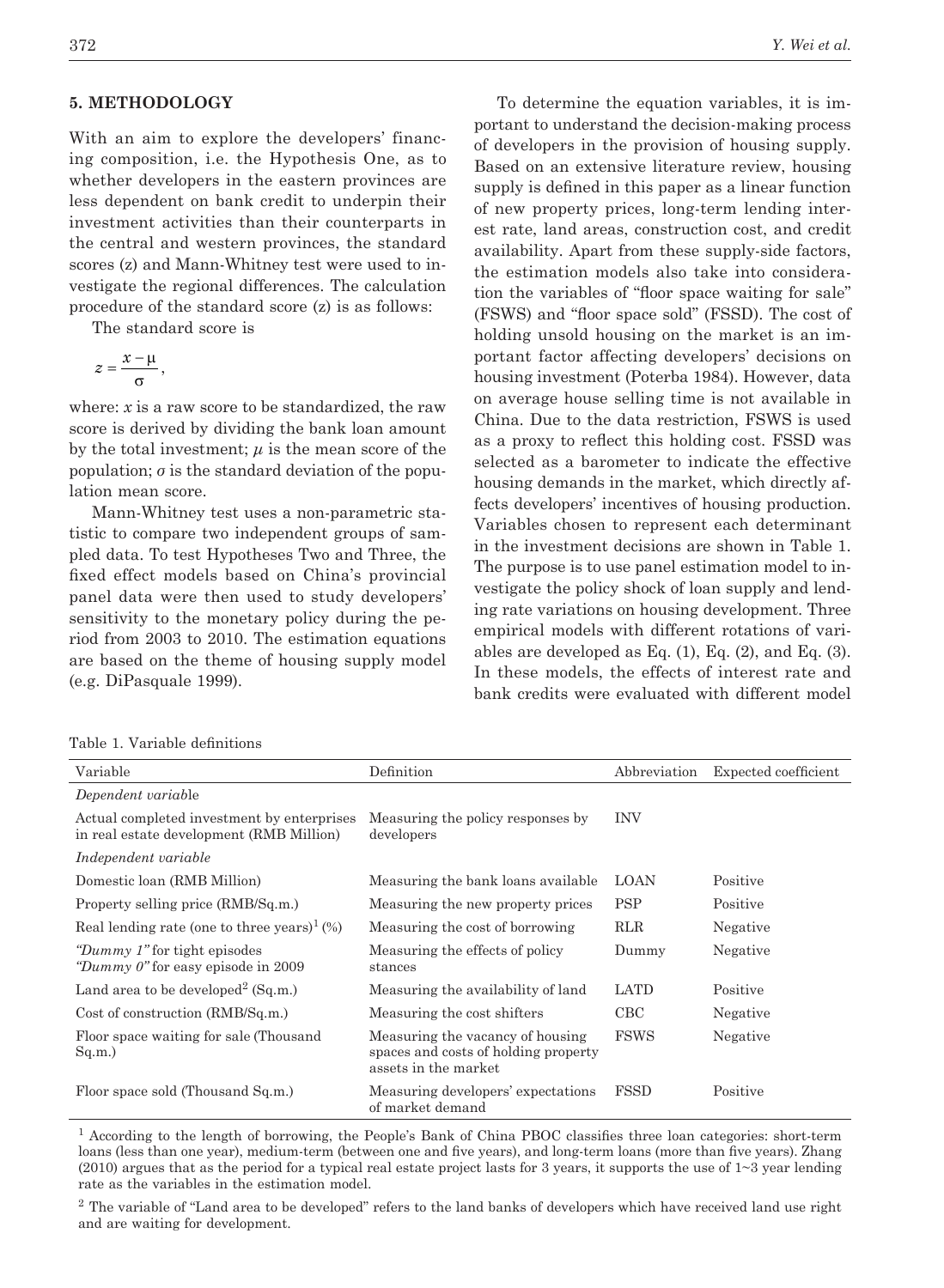specifications. More convincing conclusions will be derived, if these three models generate consistent outcomes:

$$
LOG(INV_{it}) = \alpha_i + \alpha_1 LOG(LOAN_{it}) +
$$
  
\n
$$
\alpha_2 LOG(PSP_{it}) + \alpha_3 Dummy_{it} +
$$
  
\n
$$
\alpha_4 LOG(LATD_{it}) + \alpha_5 LOG(CBC_{it}) +
$$
  
\n
$$
\alpha_6 LOG(FSWS_{it}) + \alpha_7 LOG(FSSD_{it}) +
$$
  
\n
$$
\alpha_8 RLR_{i(t-1)} + uit,
$$
\n(1)

$$
LOG(INV_{it}) = \alpha_i + \alpha_1 LOG(LOAN_{it}) +
$$
  
\n
$$
\alpha_2 LOG(PSP_{it}) + \alpha_3 Dummy_{it} +
$$
  
\n
$$
\alpha_4 LOG(LATD_{it}) + \alpha_5 LOG(CBC_{it}) +
$$
  
\n
$$
\alpha_6 LOG(FSWS_{it}) + \alpha_7 RLR_{i(t-1)} + ui,
$$
\n(2)

$$
LOG(INV_{it}) = \alpha_{i} + \alpha_{1} LOG(LOAN_{it}) +
$$
  
\n
$$
\alpha_{2}LOG(PSP_{it}) + \alpha_{3}LOG(LATD_{it}) +
$$
  
\n
$$
\alpha_{4}LOG(CBC_{it}) + \alpha_{5}LOG(FSSD_{it}) +
$$
  
\n
$$
\alpha_{8}RLR_{i(t-1)} + uit,
$$
\n(3)

Note: Index *i* represents provinces, and index *t* refers to period. Variable definitions are provided in Table 1.

The panel data sets cover 31 provinces and municipalities. Regarding the model selection between fixed and random effects, a series of Hausman tests are conducted. In five out of nine estimations, test results reject the use of random effects at 1% significant level (see Table 4). Fixed-effects models are thus considered, facilitating the regional comparisons. As a supplementary task, random-effect models are also performed. The research findings are consistent with the fixed-effect ones, which lead to even more pervasive conclusions.

The variables of nominal investment and prices are transformed by the national CPI deflator, which takes 1999 as 100, to reflect real property price resilience and market activities. All the data in this paper is sourced from census publications, the China Statistics Yearbooks 2004–2011.

#### **6. FINDINGS AND DISCUSSIONS**

For each province, the standard scores (Z) of credit-fund ratio (representing the fund sourced from domestic loan' to the total fund possessed by the real estate enterprises) are compared to reveal the relative importance of bank credit as a source of fund for development. A higher Z score indicates a higher dependence on bank credit. The results rank the relative importance of bank loans to real estate financing in different regions in different years (see Appendixes 2 and 3). They show the inherent concentrations of credit in the coastal eastern regions, whilst lagging provinces are mostly from the inland western or central regions of China and there is no apparent difference between the two latter regions.

Table 2. Mann-Whitney tests between Central and Western regions

|      | Variables         | U | W  | Mean rank<br>Central/Western | Corrected for ties two-tailed probability |
|------|-------------------|---|----|------------------------------|-------------------------------------------|
| 2010 | Credit-Fund Ratio | 9 | 10 | 7.8/12                       | 0.1118                                    |
| 2009 | Credit-Fund Ratio | 9 | 10 | 9/10.9                       | 0.49                                      |
| 2008 | Credit-Fund Ratio | 9 | 10 | 7.3/12.4                     | $0.054*$                                  |
| 2007 | Credit-Fund Ratio | 9 | 10 | 7.2/12.5                     | $0.0455**$                                |
| 2006 | Credit-Fund Ratio | 9 | 10 | 8/11.8                       | 0.1527                                    |
| 2005 | Credit-Fund Ratio | 9 | 10 | 8.8/11.1                     | 0.3989                                    |
| 2004 | Credit-Fund Ratio | 9 | 10 | 8/11.8                       | 0.1527                                    |
| 2003 | Credit-Fund Ratio | 9 | 10 | 7.3/12.4                     | $0.0549*$                                 |

Notes: \*\*\* and \* respectively denote 1% and 10% significance level.

Table 3. Mann-Whitney tests between coastal Eastern and inland Western and Central regions

|      | Variables         |    | W  | Mean rank<br>Eastern/Inland | Corrected for ties two-tailed probability |
|------|-------------------|----|----|-----------------------------|-------------------------------------------|
| 2010 | Credit-Fund Ratio | 12 | 19 | 21.6/12.5                   | $0.0069***$                               |
| 2009 | Credit-Fund Ratio | 12 | 19 | 23/11.6                     | $0.0007***$                               |
| 2008 | Credit-Fund Ratio | 12 | 19 | 22/12.2                     | $0.0037***$                               |
| 2007 | Credit-Fund Ratio | 12 | 19 | 21.7/12.4                   | $0.0061***$                               |
| 2006 | Credit-Fund Ratio | 12 | 19 | 21.8/12.3                   | $0.0051***$                               |
| 2005 | Credit-Fund Ratio | 12 | 19 | 21.3/12.6                   | $0.0099***$                               |
| 2004 | Credit-Fund Ratio | 12 | 19 | 19.7/13.7                   | $0.0784*$                                 |
| 2003 | Credit-Fund Ratio | 12 | 19 | 19.1/14.1                   | 0.1389                                    |

Notes: \*\*\* and \* respectively denote 1% and 10% significance level.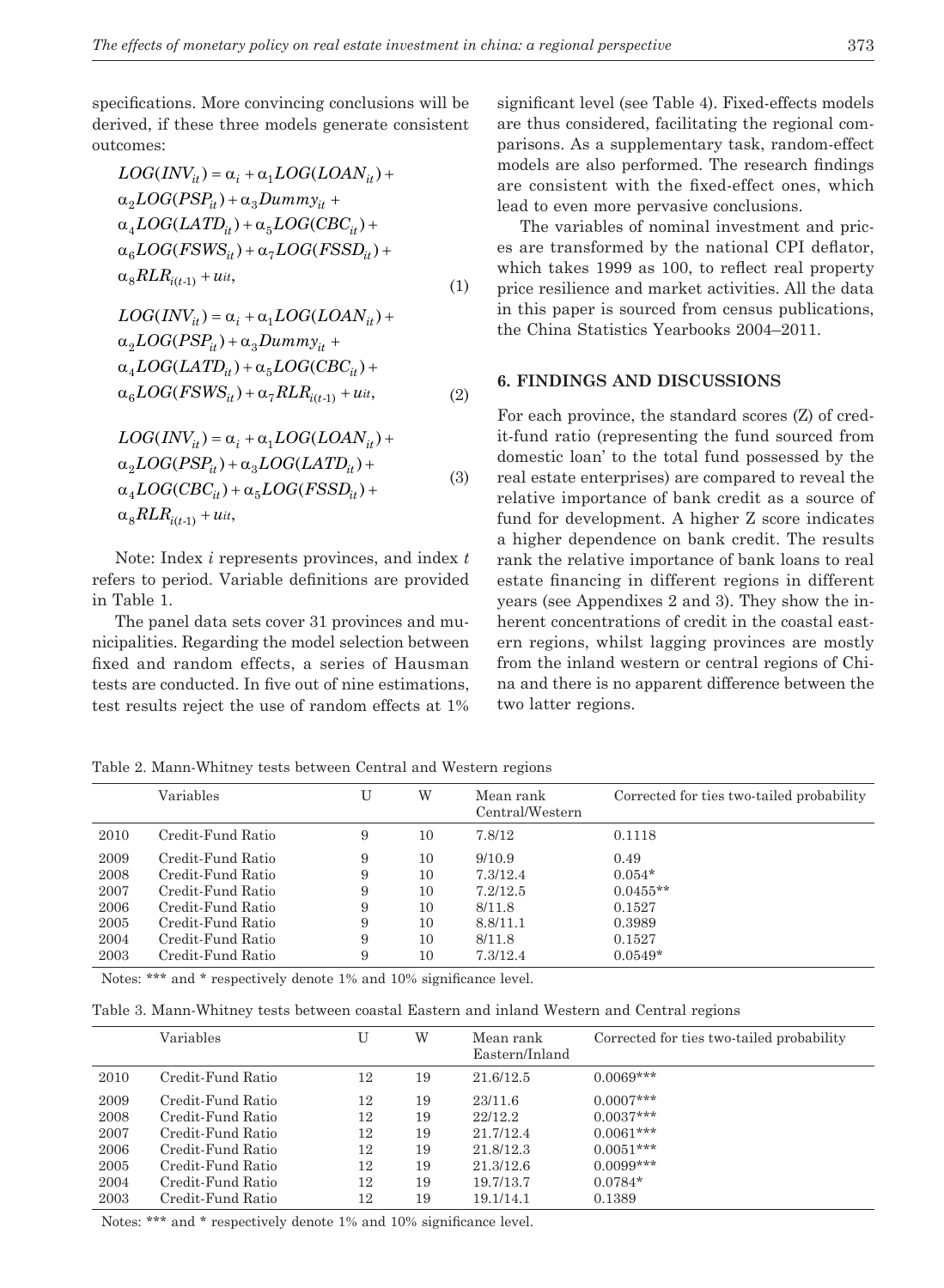For a more objective statistical analysis, the Mann-Whitney test was used to compare the degree of developers' reliance on bank credit across regions. Table 2 displays the results regarding the central and western regions which show that there is, in general, no statistically significant difference of the reliance on bank credit between these two regions. This result once again confirms the previous Z score findings. Therefore, this research combines these two regions into one group, i.e., the inland regions as a whole, in proceeding with the following tests. In the next step, this study tests the difference between the coastal eastern and inland regions. Table 3 shows that the eastern provinces have higher mean ranks than other inland provinces. The conclusion that the eastern region in general has a more concentrated use of bank credit is drawn with high statistical significance at 1% level (see Table 3).

The tests indicate a significant heterogeneity across the coastal and inland provinces, in terms of their dependence on bank credit financing. Accordingly, Hypothesis One is rejected. On the contrary, there is an unexpected finding suggesting that the coastal eastern provinces are more reliant on bank loans than the inland region, despite the more developed financial system operating in the former. Particularly, some Tier 1 and 2 cities, such as Beijing, Tianjin and Shanghai, were mostly dependent on the banking system to sustain their investment activities (see Appendixes 2 and 3). The larger size of the property market and hence greater demand for finance may be key explanations for the higher reliance on bank financing in the eastern region. Due to the heavier reliance on the loan market, a higher sensitivity to policy shocks is expected.

To test Hypotheses Two and Three, three panel estimation models (Eqs  $(1)$ ,  $(2)$  and  $(3)$ ) were run respectively with the panel data of the national aggregate, the eastern market, and the inland markets. Table 4 depicts the results for different estimation specifications. The long-term lending rate is considered as a cost for the working capital. Loan is an important component affecting the ability of developers in property development and acquisition. Dummy variables, representing the credit rationing, are included in Models 1 and 2.

Except for the variables of interest rate, dummy, floor space waiting for sale (FSWS), and cost of building, the estimation results in the predicted signs across the three models in both the eastern and inland regions as well as on the national level. All the other variables, including property price, loans, construction cost, land supply, floor

space waiting for sale, and floor space sold (FSSD), have a positive relation with property investment. The findings support the conventional view that house construction is elastic to price in the long run (Blackley 1999), because property price determines the profitability of housing productions. The unexpected sign of building cost, positive rather than negative, is a reasonable finding in China's current booming market, in view of the easy cost transferability to property purchasers in the wake of escalating property prices in China. The cost of holding unsold housing, represented by FSWS, also indicates a positive relation with investment. This finding can be understood from two aspects. On one hand, in such a booming market, the volume of unsold housing remains at a low level and the related holding cost would not lead to a serious cash flow problem for developers. On the other hand, increases in vacant floors (FSWS) resulting from booming investment show positive expectations about the housing price growth. This optimistic psychology widely perceived by developers will further encourage their housing investment. Floor space sold (FSSD) show statistically significant (at 1% confidence level) and positive signs. This evidence shows that the volume of housing sales is an important consideration developers take into account when making future investment decisions.

The interest rate variables exhibit statistically significant and positive signs in the inland regions and also at the national level. The unexpected positive signs contradict the conventional views that rising interest rates dampen investment and spending, and vice versa (e.g. Poterba 1984). Referring to the positive signs in this research, the increase of interest rate cannot constrict the overheated investment but generate a reverse effect. Although a substantial body of literature for real estate debacles has identified low interest rate as the causal factor, China is obviously having a different situation. The findings reveal that the monetary policy of raising interest rates fuels the overheated real estate market in China.

Reasons for the anomaly in the expected effects of interest rates are complicated, with no single satisfactory theory. Some real estate researchers have proposed several reasons for the apparent contradiction. Firstly, referring to the conventional cost of capital view, the shifts of interest rate can affect developers' investment decisions in two ways: (1) the cost of borrowing can be more than compensated for by the return of capital; and (2) there is a change in expectations on future returns (Giuliodori 2005). The increase of interest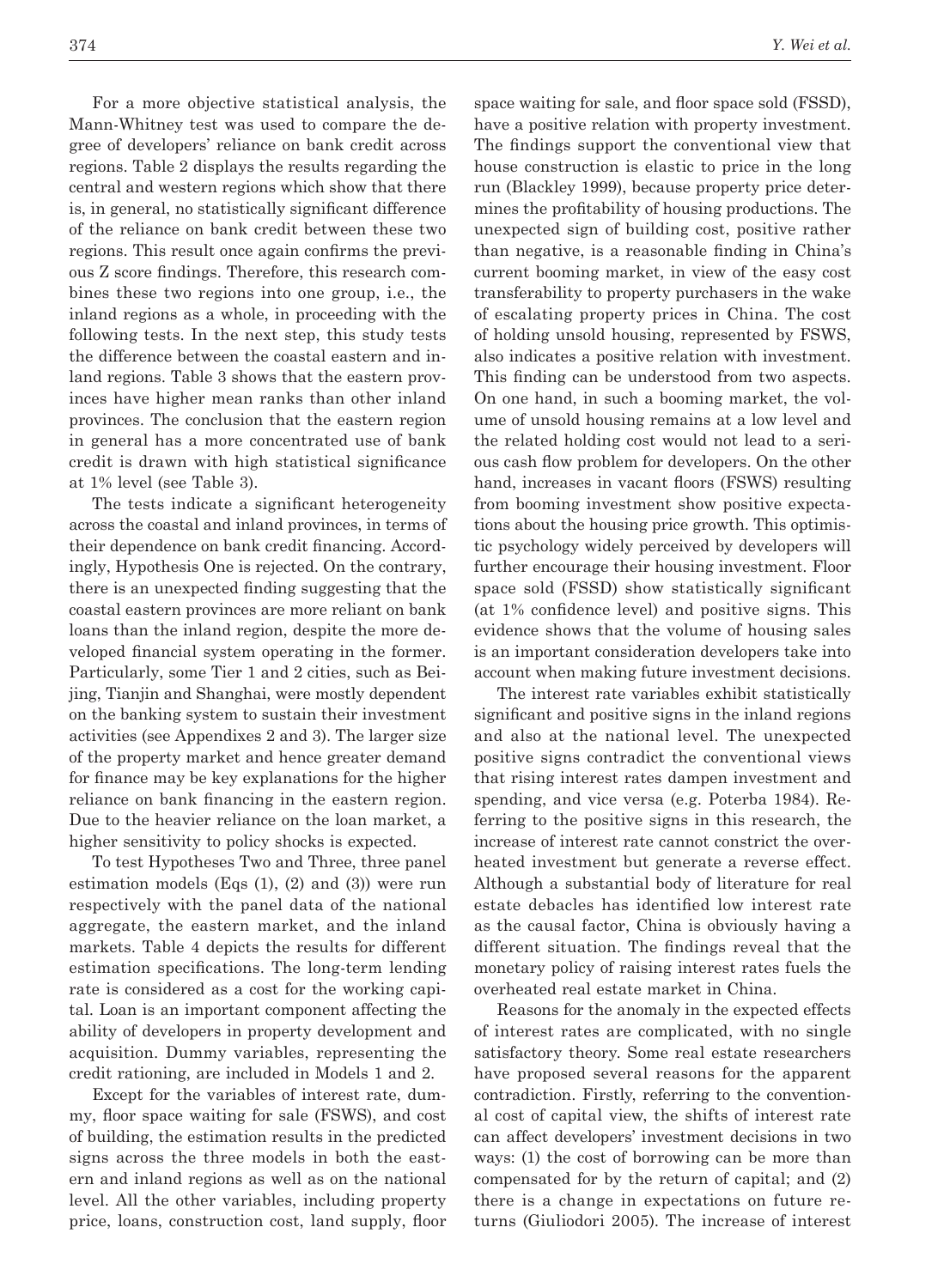rate will raise the expected return (discounting rate) on investment. Incidentally, interest rate often increases with the rise of CPI. In combination, the increased return rate and inflation hedging effects attract more capitals inflows to the real estate industry. Therefore, investment activities are not compressed but instead unexpectedly driven higher. Secondly, from another perspective, the rises in interest rates narrow the profitable investment potentials in the real economy, such as the manufacturing industry. Hence, capital in search of new lucrative investment opportunities will be redirected into the real estate industry, given the sustainable and swift run-ups in property prices in the last two decades. The situation in China fits the views of Livingston (2009: 47) that "a new tidal wave of surplus capital with no place to go except into real estate", as experienced by some developed economies (such as Hong Kong) during the recent mortgage meltdown originated in the U.S. Thirdly, rising capital costs can be easily transferred to housing purchasers in a booming market. Last but not least, expectations generated by an interest rate policy may lead to effects contradictory to the policy intentions. Using two psychologists Tversky and Kahneman's heuristics theory (1974), Wang (2010) explains how market expectation can give rise to games (conflict/inconsistency) between policy and investors. In respect of China's real estate market, given that there are already series of "harsh" rules, it is widely conjectured that the central authorities do worry about the tremendous damage to the national economy resulting from a potential real estate crash. Knowing that the government was facing a dilemma between real estate and national economy, developers widely hold the belief that any poor performance of the economy will cause an easing of current tight policy control on the property market. This means a tight policy may eventually lead to perverse changes in the expectation among the public (PwC 2013). Consistent hikes in interest rates suggest a signal to developers in that the tight leash on the real estate market may ease in the near future when a turning point would be reached to drive economic growth again. Therefore, these expectation effects add to the difficulties of using interest rate tools to combat the overheated housing investment.

Table 4. Estimates of housing supply

| Variables<br>National<br>Inland Central & Western<br>Coastal Eastern<br>Eq. $(3)$<br>Eq. $(1)$<br>Eq. $(2)$<br>Eq. (1)<br>Eq. (3)<br>Eq. $(1)$<br>Eq. $(3)$<br>Eq. $(2)$<br>Eq. (2)<br>$-6.546***$<br>$-7.329***$<br>$-5.687***$<br>$-4.624***$<br>$-3.523^{***}\,$<br>$-3.303^{***}\,$<br>$-4.943^{***}\,$<br>$-2.905$<br>$-5.738$<br>Constant |  |
|-------------------------------------------------------------------------------------------------------------------------------------------------------------------------------------------------------------------------------------------------------------------------------------------------------------------------------------------------|--|
|                                                                                                                                                                                                                                                                                                                                                 |  |
|                                                                                                                                                                                                                                                                                                                                                 |  |
| $(-10.830)$<br>$(-8.938)$<br>$(-9.999)$<br>$(-4.188)$<br>$(-3.28)$<br>$(-4.845)$<br>$(-10.239)$<br>$(-10.075)$<br>$(-8.122)$                                                                                                                                                                                                                    |  |
| $0.070^{\ast\ast\ast}$<br>$0.075***$<br>$0.046***$<br>0.044<br>LOG(LATD)<br>0.034851<br>0.019<br>0.042<br>0.029<br>0.038<br>(1.419)<br>(2.571)<br>(2.531)<br>(0.507)<br>(1.072)<br>(1.205)<br>(1.245)<br>(1.262)<br>(2.799)                                                                                                                     |  |
| $0.558^{\ast\ast\ast}$<br>$0.502\sp{***}$<br>$0.827^{\ast\ast\ast}$<br>$1.300^{***}\,$<br>$0.563^{\ast\ast\ast}$<br>$0.50822^{***}\,$<br>$0.225\sp{*}$<br>0.156<br>0.066<br>LOG(PSP)<br>(6.189)<br>(1.392)<br>(0.563)<br>(2.257)<br>(5.664)<br>(6.210)<br>(5.146)<br>(7.924)<br>(3.577)                                                         |  |
| $0.499^{\ast\ast\ast}$<br>$0.612^{\ast\ast\ast}$<br>$0.509^{\ast\ast\ast}$<br>$0.681^{\ast\ast\ast}$<br>${0.262}^{\ast\ast\ast}$<br>$0.379***$<br>LOG(FSSD)<br>(9.059)<br>(13.653)<br>(3.420)<br>(5.405)<br>(6.178)<br>(11.037)                                                                                                                 |  |
| $0.130^{\ast\ast\ast}$<br>$0.131^{\ast\ast\ast}$<br>0.048<br>0.045<br>$-0.032$<br>$-0.014$<br><b>DUMMY</b><br>$(-0.335)$<br>(1.138)<br>(2.831)<br>(2.650)<br>(1.442)<br>$(-0.658)$                                                                                                                                                              |  |
| $0.047^{\ast\ast\ast}$<br>$0.073^{***}\,$<br>${0.094}^{\ast\ast\ast}$<br>$0.036*$<br>$0.031*$<br>0.003<br>0.035<br>0.015<br>$-0.018$<br>$\mathrm{RLR}_{\text{(t-1)}}$<br>(2.678)<br>(1.900)<br>(1.717)<br>$(-0.672)$<br>(1.536)<br>(3.284)<br>(3.675)<br>(0.721)<br>(0.115)                                                                     |  |
| $0.423^{\ast\ast\ast}$<br>$0.630^{\ast\ast\ast}$<br>$0.420^{\ast\ast\ast}$<br>$0.403^{***}\,$<br>$0.331^{**}$<br>$0.406^{***}\,$<br>$0.366***$<br>0.246<br>LOG(CBC)<br>0.165<br>(4.118)<br>(5.231)<br>(4.006)<br>(2.618)<br>(2.318)<br>(2.654)<br>(2.587)<br>(1.614)<br>(0.936)                                                                 |  |
| $0.185\sp{***}$<br>$0.376^{\ast\ast\ast}$<br>$0.138^{***}\,$<br>$0.495^\ast{}^{\ast}{}^{\ast}{}$<br>$0.643***$<br>$0.400***$<br>$0.266***$<br>$0.106***$<br>$0.073*$<br>LOG(LOAN)<br>(5.007)<br>(10.267)<br>(11.058)<br>(2.450)<br>(6.592)<br>(4.164)<br>(7.158)<br>(6.239)<br>(1.902)                                                          |  |
| $0.182^{\ast\ast\ast}$<br>$0.180***$<br>$0.293^{\ast\ast\ast}$<br>${0.250}^{\ast\ast\ast}$<br>$0.111***$<br>$0.102*$<br>LOG(FSWS)<br>(1.869)<br>(6.097)<br>(6.226)<br>(5.500)<br>(4.518)<br>(2.185)                                                                                                                                             |  |
| $24.872^{\ast\ast\ast}$<br>$48.004^{***}\,$<br>$27.146^{\ast\ast\ast}$<br>$20.748***$<br>$\textbf{34.285}^{\ast\ast\ast}$<br>0.000<br>0.000<br>0.000<br>9.262<br>Hausman<br>Test                                                                                                                                                                |  |
| $Adj.R^2$<br>0.988<br>0.982<br>0.986<br>0.982<br>0.978<br>0.981<br>0.988<br>0.953<br>0.985                                                                                                                                                                                                                                                      |  |
| <b>DW</b><br>1.422<br>1.384<br>1.131<br>1.546<br>1.503<br>1.511<br>1.807<br>1.106<br>1.521                                                                                                                                                                                                                                                      |  |
| SSR)<br>3.095<br>3.500<br>5.086<br>4.959<br>0.963<br>1.31<br>1.345<br>1.944<br>2.644                                                                                                                                                                                                                                                            |  |
| <b>SER</b><br>0.139<br>0.167<br>0.120<br>0.131<br>0.153<br>0.129<br>0.135<br>0.157<br>0.156                                                                                                                                                                                                                                                     |  |

Notes: \*\*\*,\*\*, and \* respectively denote 1% , 5%, and 10% significance level.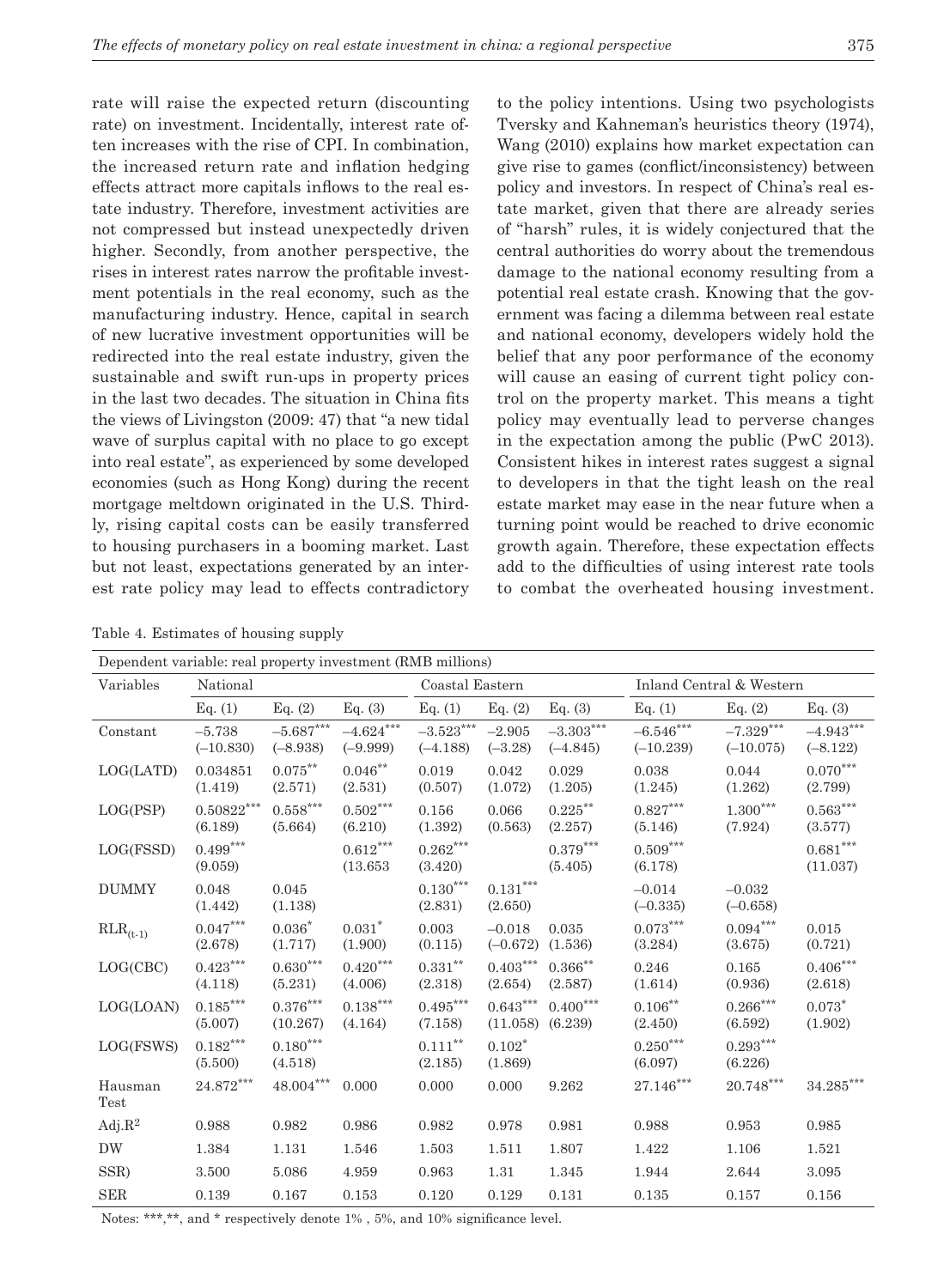Referring to the result of testing Hypothesis Two, it is inferred that the "interest rate channel" is not operative in China's real estate market.

The dummy viable representing credit condition from 2003 to 2010 is only significant in the eastern region. Credit condition is centrally important for developers' access to bank loans. For instance, the stance of monetary policy often gets tight when the economy is overheated, which increases the difficulties for developers to finance their ongoing projects, given the booming demand for housing in the market. In general, the weak explanatory power of the dummy variable is due to the irresponsive attitudes of banks in their reaction to the central authority's directives. Banks' predispositions to real estate lending contradict the macro policy. There are positive rather than negative coefficients in the eastern regions. The findings reveal that developers in the market can maintain "exuberance access" to bank loans during 2003 to 2010, despite of the backdrop of tightening macro-monetary policy.

Housing builders are assumed to be the most affected when loan availability is tightened (Poterba 1984). The results show that property investment is positively and significantly related to credit supply. The testing results also reveal that the monetary effects are mainly dominated by loan availability rather than interest rates, when the coefficients are compared. In addition, the magnitudes of investment responses to loan changes are considerably different in the eastern region than on the national and inland levels. The coefficients of the loan variable of eastern region ranged from 0.4 to 0.64, indicating roughly 2 to 4 times of the inland levels. This finding reveals that the eastern region was affected more by the credit supply and monetary policy stances. Triangulated with findings from the Mann-Whitney test, the higher sensitivity can be safely explained by the higher reliance on bank loans. In general, the research findings reject Hypotheses Two and Three. Only "the credit channel" is functioning in the market, which helps to fulfill the goal of monetary policy. And the eastern coastal regions are more sensitive in terms of responses to monetary policy changes than the other inland regions.

#### **7. CONCLUSIONS**

This paper analyzes the regional difference in the credit dependence of real estate investment. By using panel data analysis, the impacts of credit channel and money channel on the real estate de-

velopment market have been investigated. There are four important findings: First, the tests indicate a significant heterogeneity across the different provinces, i.e., in general the more developed the real estate market is, the more dependent its investment is on bank lending. It is expected that the impacts of policy shocks are stronger on these cities. Second, an increase of interest rate seems to have positive effects in stimulating investments rather than exert a depressing influence as would be expected. The research outcomes demonstrate the dysfunction of monetary policy operation through interest rate tools. It can be expected that if the high interest rates persist, massive capital will continue to flood into the real estate market to seek for extraordinary returns. Third, shifts of real estate lending can positively affect property investment, which infers that control of banks' lending activities can be a potentially effective approach to subdue real estate over-investment. Rising interest rate and rapid expansion of credit are attributable for the unbridled real estate investment expansion. It is important for the government to investigate how to improve the efficacy of policy enforcement and the implementations of credit rationings by the commercial banks. Fourth, although the monetary policy is uniformly employed across the country, the remarkable difference in the magnitudes of responses to policy shocks is a good reminder for the government to shift its concerns from national to local levels. Scholars and policy-makers should be fully aware of the potential heterogeneous effects of monetary policy on its implementation over different regions. This study has not investigated the dynamic response to policy shocks. This limitation may be addressed in future research by means of high-frequency data.

#### **REFERENCES**

- Ashcraft, A. 2006. New evidence on the lending channel, *Journal of Money, Credit, and Banking* 38(3): 751–776. <http://dx.doi.org/10.1353/mcb.2006.0037>
- Blackley, D. M. 1999. The long-run elasticity of new housing supply in the United States: empirical evidence for 1950 to 1994, *Journal of Real Estate Finance and Economics* 18(1): 25–42. [http://dx.doi.](http://dx.doi.org/10.1023/A:1007781228328) [org/10.1023/A:1007781228328](http://dx.doi.org/10.1023/A:1007781228328)
- Blinder, A. S. 1987. Credit rationing and effective supply failures, *Economic Journal* 97(386): 327–352. [http://](http://dx.doi.org/10.2307/2232882) [dx.doi.org/10.2307/2232882](http://dx.doi.org/10.2307/2232882)
- Caballero, R. J. 1999. Aggregate investment, in J. Taylor, M. Woodford, (Eds.). *Handbook of macroeconomics.* Elsevier.
- DiPasquale, D. 1999. Why don't we know more about housing supply?, *Journal of Real Estate Fi-*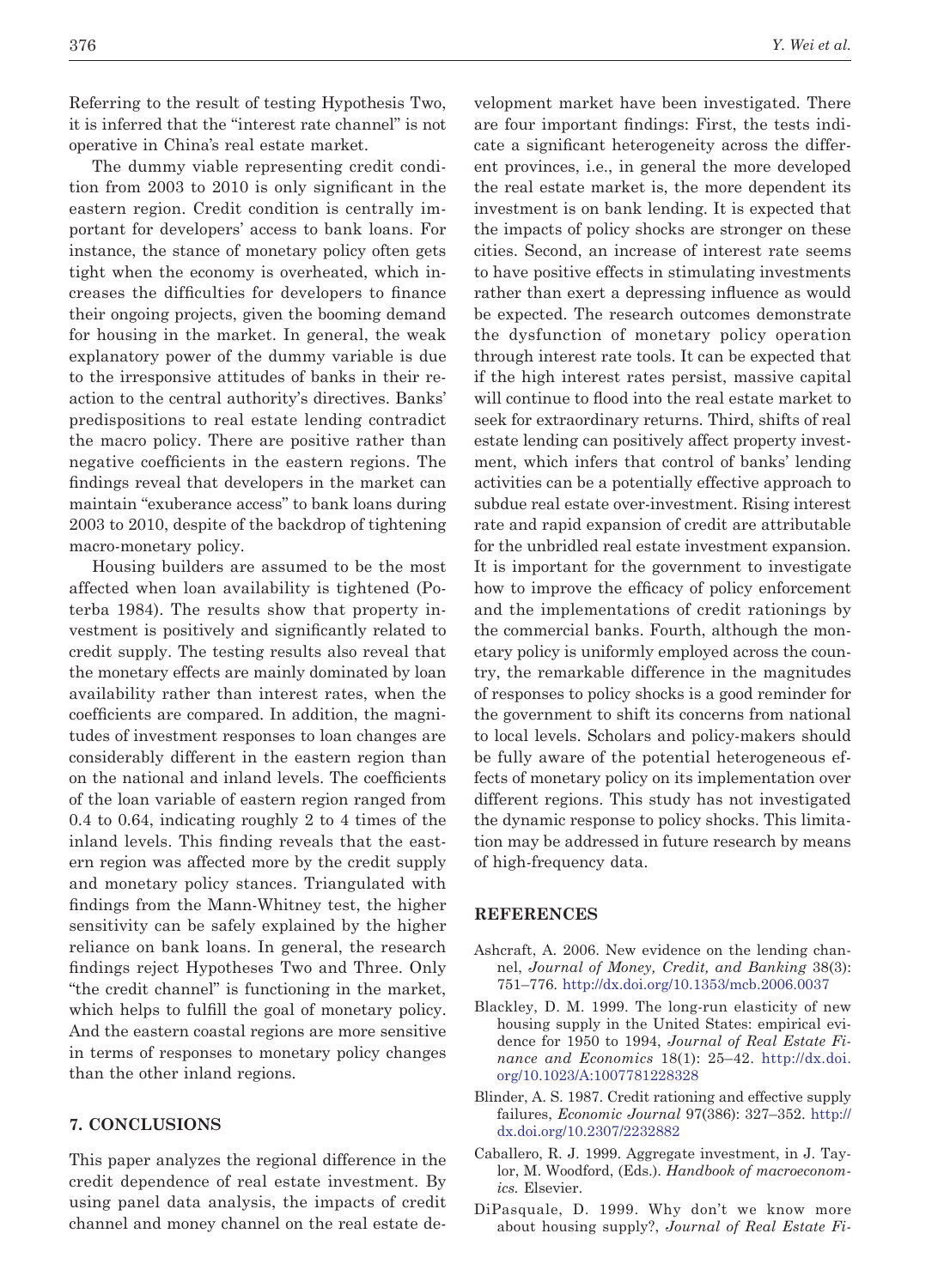*nance and Economics* 18(1): 9–23. [http://dx.doi.](http://dx.doi.org/10.1023/A:1007729227419) [org/10.1023/A:1007729227419](http://dx.doi.org/10.1023/A:1007729227419)

- Fukumoto, T.; Muto, I. 2012. Rebalancing China's economic growth: some insights from Japan's experience, *China & World Economy* 20(1): 62–82. [http://](http://dx.doi.org/10.1111/j.1749-124X.2012.01273.x) [dx.doi.org/10.1111/j.1749-124X.2012.01273.x](http://dx.doi.org/10.1111/j.1749-124X.2012.01273.x)
- Giuliodori, M. 2005. The role of house prices in the monetary transmission mechanism across European countries, *Scottish Journal of Political Economy* 52(4): 519–543. [http://dx.doi.org/10.1111/j.1467-](http://dx.doi.org/10.1111/j.1467-9485.2005.00354.x) [9485.2005.00354.x](http://dx.doi.org/10.1111/j.1467-9485.2005.00354.x)
- Huang, F.; Wang, Y. 2010. Transmission mechanism of monetary policy on real estate prices in China based on SVAR, *Modern Economic Science* 32(3): 26–35. (In Chinese)
- Lindbeck, A. 1998. New Keynesianism and aggregate economic activity, *Economic Journal* 108(446): 167– 180. <http://dx.doi.org/10.1111/1468-0297.00280>
- Liu, X. H.; Meng, H. 2009. Beijing-Tianjin-Tangshan economic circle, the Yangtze River delta economic circle, and the Pearl River delta economic circle contributing to China's three economic engine after 60 years (in Chinese), Available at: [http://www.022net.](http://www.022net.com/2009/9-14/404170243086749.html) [com/2009/9-14/404170243086749.html](http://www.022net.com/2009/9-14/404170243086749.html) [Accessed 8 June 2012].
- Livingston, J. 2009. Their great depression and ours, *Challenge* 52(3): 34–51. [http://dx.doi.](http://dx.doi.org/10.2753/0577-5132520302) [org/10.2753/0577-5132520302](http://dx.doi.org/10.2753/0577-5132520302)
- Ma, L. J. C. 2002. Urban transformation in China, 1949–2000: a review and research agenda, *Environment and Planning A* 34(9): 1545–1570. [http://dx.doi.](http://dx.doi.org/10.1068/a34192) [org/10.1068/a34192](http://dx.doi.org/10.1068/a34192)
- McKay, H. 2011. China's turbulent half-decade, in J. Golley, L. Song (Eds.). *Rising China: global challenges and opportunities.* Canberra, Beijing: ANU E Press, Social Sciences Academic Press.
- Meltzer, A. H. 1974. Credit availability and economic decisions: some evidence from the mortgage and housing markets, *Journal of Finance* 29(3): 763–777. <http://dx.doi.org/10.1111/j.1540-6261.1974.tb01482.x>
- National Bureau of Statistics of China. 2003. *China statistic yearbook 2003*. Available at: [http://www.](http://www.stats.gov.cn/english/statisticaldata/yearlydata/yarbook2003_e.pdf) [stats.gov.cn/english/statisticaldata/yearlydata/](http://www.stats.gov.cn/english/statisticaldata/yearlydata/yarbook2003_e.pdf) [yarbook2003\\_e.pdf](http://www.stats.gov.cn/english/statisticaldata/yearlydata/yarbook2003_e.pdf) [Accessed 8 June 2012].
- National Bureau of Statistics of China. 2011. *China statistic yearbook 2011*. Available at: [http://www.stats.](http://www.stats.gov.cn/tjsj/ndsj/2011/indexeh.htm)

[gov.cn/tjsj/ndsj/2011/indexeh.htm](http://www.stats.gov.cn/tjsj/ndsj/2011/indexeh.htm) [Accessed 8 June 2012].

- Owens, R. E.; Schreft, S. L. 1995. Identifying credit crunches, *Contemporary Economic Policy* 13(2): 63–76. [http://dx.doi.org/10.1111/j.1465-7287.1995.](http://dx.doi.org/10.1111/j.1465-7287.1995.tb00743.x) [tb00743.x](http://dx.doi.org/10.1111/j.1465-7287.1995.tb00743.x)
- Poterba, J. M. 1984. Tax subsidies to owner-occupied housing: an asset-market approach, *Quarterly Journal of Economics* 99(4): 729–752. [http://dx.doi.](http://dx.doi.org/10.2307/1883123) [org/10.2307/1883123](http://dx.doi.org/10.2307/1883123)
- PwC. 2013. *Emerging trends in real estate Asia pacific 2013.* PricewaterhouseCoopers (PwC), Washington, D.C.
- Tse, R. Y. C.; Chiang, Y. H.; Raftery, J. 1999. Office property returns in Shanghai, Guangzhou, and Shenzhen, *Journal of Real Estate Literature* 7(2): 197–208. <http://dx.doi.org/10.1023/A:1008756621768>
- Tversky, A.; Kahneman, D. 1974. Judgment under uncertainty: heuristics and biases, *Science* 185: 1124– 1131.<http://dx.doi.org/10.1126/science.185.4157.1124>
- Wang, Q.; Han, X. 2009. Can monetary policy target on asset price? Evidence from Chinese real estate market, *Journal of Financial Research* 8(7): 38–44 (in Chinese).
- Wang, L. 2010. *The effect of government policy on China's stock Market*: Doctoral dissertation. University of St. Gallen, Graduate School of Business Administration, Economics, Law and Social Sciences.
- Yiu, E. C. Y.; Xu, S. Y. S. 2012. The changing nature of household demand and housing market trends in China, in C. Jones, M. White, N. Dunse (Eds.). *Challenges of the housing economy: an international perspective*. Oxford: Wiley-Blackwell, 90–107. [http://](http://dx.doi.org/10.1002/9781118280829.ch5) [dx.doi.org/10.1002/9781118280829.ch5](http://dx.doi.org/10.1002/9781118280829.ch5)
- Yu, H. 2011. Size and characteristic of housing bubbles in China's major cities: 1999–2010, *China & World Economy* 19(6): 56–75. [http://dx.doi.org/10.1111/](http://dx.doi.org/10.1111/j.1749-124X.2011.01266.x) [j.1749-124X.2011.01266.x](http://dx.doi.org/10.1111/j.1749-124X.2011.01266.x)
- Xu, X. E.; Chen, T. 2012. The effect of monetary policy on real estate price growth in China, *Pacific-Basin Finance Journal* 20(1): 62–77. [http://dx.doi.](http://dx.doi.org/10.1016/j.pacfin.2011.08.001) [org/10.1016/j.pacfin.2011.08.001](http://dx.doi.org/10.1016/j.pacfin.2011.08.001)
- Zhang, W. 2010. *The measure and control of real estate lending risk in China.* Beijing: China financial publishing house.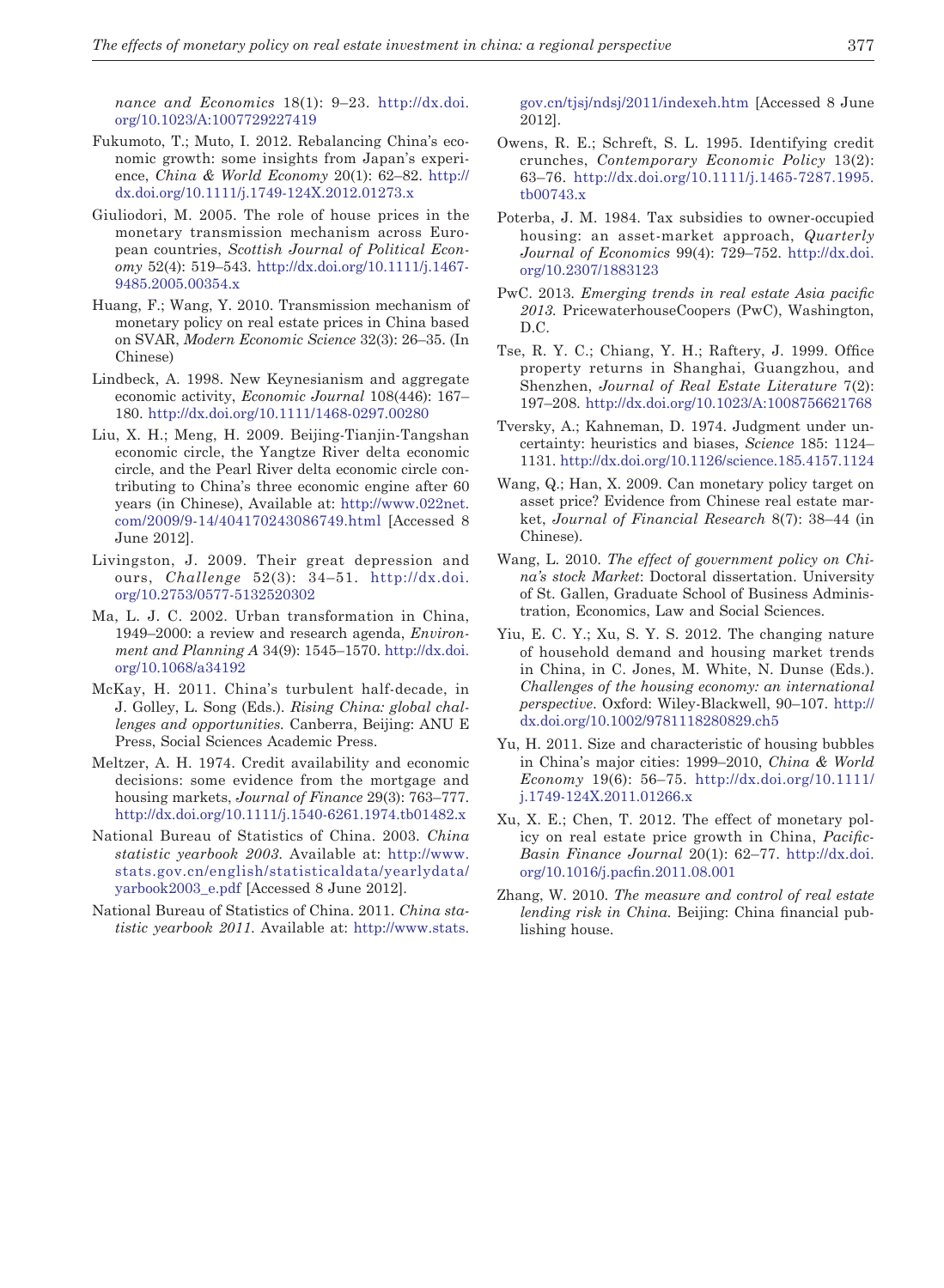## **APPENDIX 1**

|  |  |  | Overview of the credit control policies on the real estate industry from 2003–2010 in China |  |  |  |  |  |  |
|--|--|--|---------------------------------------------------------------------------------------------|--|--|--|--|--|--|
|  |  |  |                                                                                             |  |  |  |  |  |  |

|                           | Date        | Bureau               | Policies                                                                                                                                                                                      |
|---------------------------|-------------|----------------------|-----------------------------------------------------------------------------------------------------------------------------------------------------------------------------------------------|
| $\rm I$                   | Jun<br>2003 | PBOC                 | "Directives to further improve the management of real estate credit" – The so-<br>called "121 directives".                                                                                    |
| $\rm II$                  | Aug<br>2003 | State Council        | "Directives to improve the health and sustained development of the real estate<br>industry" - The so-called "18 directives".                                                                  |
| Ш                         | Sep<br>2004 | CBRC                 | "Guidance for commercial banks to improve risks management of real estate lend-<br>ing".                                                                                                      |
| IV                        | Mar<br>2005 | <b>State Council</b> | "Directive to stabilize the housing price" – The so-called "Jiuguobatiao".                                                                                                                    |
| $\boldsymbol{\mathrm{V}}$ | May<br>2005 | <b>MOHURD</b>        | "Directives to stabilize the housing price" – The so-called "Xinguobatiao".                                                                                                                   |
| VI                        | Aug<br>2005 | CBRC                 | "Directive to improve the risk management of trusts investment".                                                                                                                              |
| VII                       | May<br>2006 | MOHURD, etc.         | "Directive to stabilize the housing supply structure" – The so-called "Guoliutiao".                                                                                                           |
| <b>VIII</b>               | Sep<br>2007 | PBOC                 | "China Banking Regulatory Commission's directive to improve management of<br>the commercial real estate credit".                                                                              |
| IX                        | Jul<br>2008 | PBOC                 | "Directives to use financial approaches to improve economical and intensive land<br>use".                                                                                                     |
| X                         | Feb<br>2009 | NDRC, etc.           | "Directives to improve the healthy development of the real estate industry" - The<br>so-called "131 directives".                                                                              |
| XI                        | May<br>2009 | <b>State Council</b> | "Circular of the State Council on adjusting the capital propositions of fixed-asset<br>investment projects".                                                                                  |
| XII                       | Sep<br>2009 | CBRC                 | "Directives to further improve credit management".                                                                                                                                            |
| XIII                      | Jan<br>2010 | State Council        | "Directives of the State Council to enhance stable and healthy development of the<br>real estate industry".                                                                                   |
| <b>XIV</b>                | Jan<br>2010 | CBRC                 | "Interim measures for the administration of working capital loans".                                                                                                                           |
| XV                        | Apr<br>2010 |                      | "Premier Wen Jiabao presided the executive meeting to formulate measures in-<br>tending to suppress the rapid growth of housing prices in specific cities" – The<br>so-called "Xinguowutiao". |
| <b>XVI</b>                | Apr<br>2010 | State Council        | "Directives of the State Council to control the increase of housing price in some<br>cities" – The so-called "Xinguoshitiao".                                                                 |

Note: PBOC represents the People's Bank of China; CBRC represents China Banking Regulatory Commission; MOHURD represents the Ministry of Housing and Urban-Rural Development; NDRC represents National Development and Reform Commission.